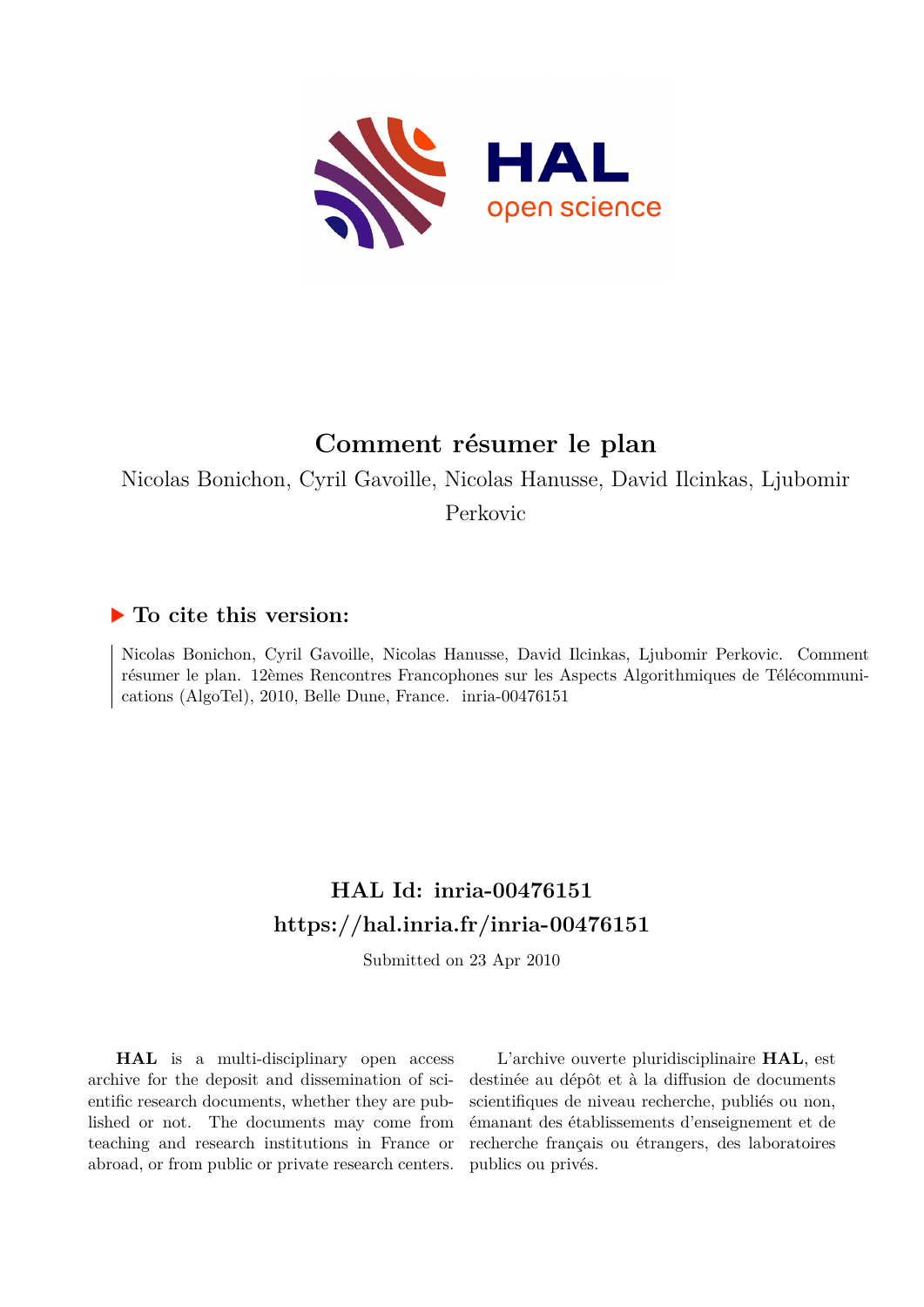# *Comment résumer le plan*†

## Nicolas Bonichon<sup>‡</sup>, Cyril Gavoille<sup>‡§</sup>, Nicolas Hanusse<sup>‡</sup>, David Ilcinkas<sup>‡</sup> and Ljubomir Perković<sup>¶</sup>

Cet article concerne les graphes de recouvrement d'un ensemble fini de points du plan Euclidien. Un graphe de recouvrement *H* est de facteur d'étirement *t* pour un ensemble de points *S* si, entre deux points quelconques de *S*, le coût d'un plus court chemin dans *H* est au plus *t* fois leur distance Euclidenne. Les graphes de recouvrement d'étirement *t* (ci-après nommés *t-spanneurs*) sont à la base de nombreux algorithmes de routage et de navigation dans le plan. Le graphe (ou triangulation) de Delaunay, le graphe de Gabriel, le graphe de Yao ou le Theta-graphe sont des exemples bien connus de *t*-spanneurs. L'étirement *t* et le degré maximum des spanneurs sont des paramètres important à minimiser pour l'optimisation des ressources. En même temps le caractère planaire des constructions se révèle essentiel dans les algorithmes de navigation.

Nous présentons une série de résultats dans ce domaine, en particulier:

- Nous montrons que le graphe  $\Theta_6$  (le Theta-graphe où  $k = 6$  cônes d'angle  $\Theta_k = 2\pi/k$  par sommet sont utilisées) est l'union de deux spanneurs planaires d'étirement deux. En particulier, nous établissons que l'étirement maximum du graphe Θ<sup>6</sup> est deux, ce qui est optimal. Des bornes supérieures sur l'étirement du graphe Θ*<sup>k</sup>* n'étaient connues que lorsque *k* > 6. Pour *k* = 7, la meilleure borne connue est d'environ 7.56 et pour *k* = 6 il était ouvert de savoir si le graphe était un *t*-spanneur pour une valeur constante de *t*.
- Nous montrons que le graphe  $\Theta_6$  contient comme sous-graphe couvrant un 3-spanneur planaire de degré maximum au plus 9.
- Finalement, en utilisant une variante du résultat précédant, nous montrons que le plan Euclidien possède un 6-spanneur planaire de degré maximum au plus 6.

La dernière construction, non décrite ici par manque de place, améliore une longue série de résultats sur le problème largement ouvert de déterminer la plus petite valeur δ telle que tout ensemble du plan possède un spanneur planaire d'étirement constant et de degré maximum  $\delta$ . Le meilleur résultat en date montrait que  $3 \leq \delta \leq 14$ .

Mots-clefs : Theta-graph, spanner, Delaunay triangulation

#### 1 Introduction

A *geometric graph* is a weighted graph whose vertex set is a set of points of  $\mathbb{R}^d$ , and whose edge set consists of line segments joining two vertices. The weight of any edge is the Euclidean distance  $(L_2$ -norm) between its endpoints. The *Euclidean complete graph* is the complete geometric graph, in which all pairs of distinct vertices are connected by an edge.

Although geometric graphs are in theory specific weighted graphs, they naturally model many practical problems and in various fields of Computer Science, from Networking to Computational Geometry. Delaunay triangulations, Yao graphs, theta-graphs, β-skeleton graphs, Nearest-Neighborhood graphs, Gabriel graphs are just some of them [\[GO97\]](#page-4-0). A companion concept of the geometric graphs is the *graph spanner*. A *t-spanner* of a graph *G* is a spanning subgraph *H* such that for each pair *u*,*v* of vertices the distance in

<sup>&</sup>lt;sup>†</sup>Le contenu de cet article est tiré des articles [\[BGHI10,](#page-4-1) [BGHP10\]](#page-4-2).

<sup>‡</sup>LaBRI, CNRS & Université de Bordeaux, France. {bonichon,gavoille,hanusse,ilcinkas}@labri.fr. Supported by the ANR project "ALADDIN", and the équipe-projet INRIA "CÉPAGE".

<sup>§</sup>Membre de l'Institut Universitaire de France.

<sup>¶</sup>DePaul University, Chigago, IL 60604, USA. lperkovic@cs.depaul.edu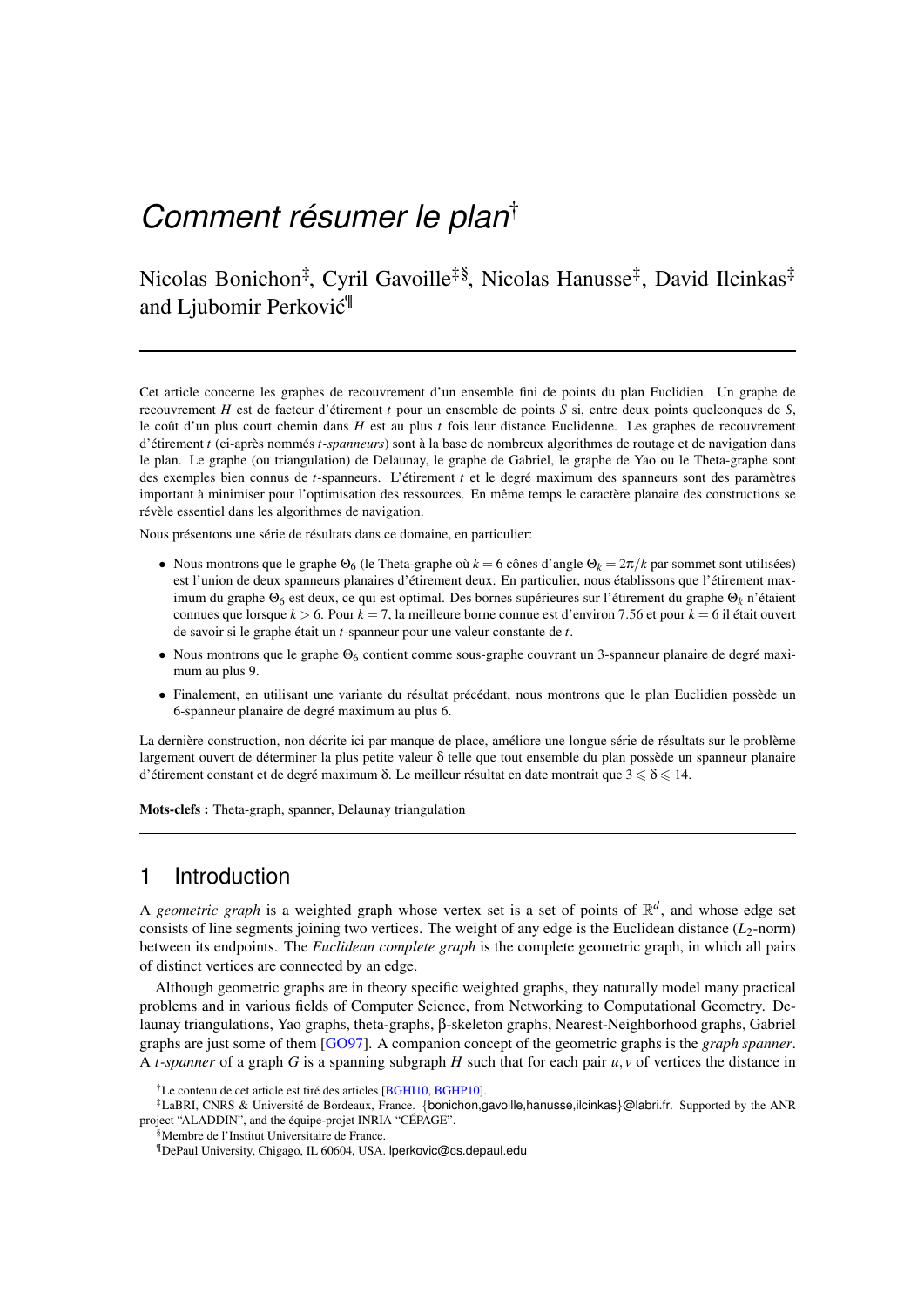*H* between *u* and *v* is at most *t* times the distance in *G* between *u* and *v*. The value *t* is called *stretch factor* of the spanner.

Spanners have been independently introduced in Computational Geometry by Chew [\[Che89\]](#page-4-3) for the complete Euclidean graph, and in the fields of Networking and Distributed Computing by Peleg and Ul-man [\[PU89\]](#page-4-4) for arbitrary graphs. Literature in connection with spanners is vast and applications are numerous. We refer to Peleg's book [\[Pel00\]](#page-4-5), and Narasimhan and Smid's book [\[NS07\]](#page-4-6) for comprehensive introduction to the topic.

Motivations. In recent years, bounded degree plane spanners have been used as the building block of wireless network communication topologies. Emerging wireless distributed system technologies such as wireless ad-hoc and sensor networks are often modeled as proximity graphs in the Euclidean plane. Spanners of proximity graphs represent topologies that can be used for efficient unicasting, multicasting, *and/or* broadcasting. For these applications, spanners are typically required to be planar and have bounded degree: the planarity requirement is for efficient routing (given a source *s* and a target *t*, by following boundaries of polygons traversed by the edge  $(s,t)$ ), while the bounded degree requirement is due to the physical limitations of wireless devices (Bluetooth scatternets, for example, can be modeled as spanners of the geometric graph where master nodes must have at most 7 slave nodes [\[LSW04\]](#page-4-7)).

Theta-graphs. Theta-graphs [\[Cla87,](#page-4-8) [Kei88\]](#page-4-9) are very popular geometric graphs that appear in the context of navigating graphs. Adjacency is defined as follows: the space around each point *p* is decomposed into  $k \ge 2$  regular cones, each with apex p, and a point  $q \ne p$  of a given cone C is linked to p if, from p, q is the "nearest" point in *C*: the nearest neighbor of *p* is the point whose orthogonal projection onto the bisector of *C* minimizes the *L*2-distance.

 $\Theta_k$ -graphs are known to be efficient spanners: in [\[RS91\]](#page-4-10), the stretch is shown to be at most  $1/(1 2\sin(\pi/k)$  for every  $k > 6$ . Very little is known for  $k \le 6$ . For  $k = 7$ , and according to the current upper bound, we observe that the stretch of these graphs is larger than 7.562, and the stretch drops under 2 only from  $k \ge 13$ .

Our main result relies on a specific subgraph of the Θ*k*-graph, namely the *half-*Θ*k-graph* and denoted by  $\frac{1}{2}\Theta_k$ , taking only half the edges, those belonging to non consecutive cones in the counter-clockwise order (see Section [2](#page-2-0) for more a formal definition). For even *k*, every Θ*k*-graph is the union of two spanning half-Θ*k*-graphs.

#### <span id="page-2-0"></span>2 Our contribution

Given points in the two-dimensional Euclidean plane, the complete Euclidean graph  $E$  is the complete weighted graph embedded in the plane whose nodes are identified with the points. In the following, given a graph *G*,  $V(G)$  and  $E(G)$  stand for the set of nodes and edges of *G*. For every pair of nodes *u* and *w*, we identify with edge *uw* the segment [*uw*] and associate an edge length equal to the Euclidean distance |*uw*|. We say that a subgraph *H* of a graph *G* is a *t-spanner* of *G* if for any pair of vertices *u*,*v* of *G*, the distance between *u* and *v* in *H* is at most *t* times the distance between *u* and *v* in *G*; the constant *t* is referred to as the *stretch factor* of *H* (with respect to *G*). We will say that *H* is a spanner if it is a *t*-spanner of  $E$  for some constant *t*.

A *cone C* is the region in the plane between two rays that emanate from the same point. Let us consider the rays obtained by a rotation of the positive *x*-axis by angles of  $i\pi/3$  with  $i = 0, 1, \ldots, 5$ . Each pair of successive rays defines a cone whose apex is the origin. Let  $\mathcal{C}_6 = (\overline{C}_2, C_1, \overline{C}_3, C_2, \overline{C}_1, C_3)$  be the sequence of cones obtained, in counter-clockwise order, starting from the positive *x*-axis. The cones  $C_1$ ,  $C_2$ ,  $C_3$  are said to be *positive* and the cones  $\overline{C}_1$ ,  $\overline{C}_2$ ,  $\overline{C}_3$  are said to be *negative*. We assume a cyclic structure on the labels so that  $i+1$  and  $i-1$  are always defined. For a positive cone  $C_i$ , the clockwise next cone is the negative cone  $\overline{C}_{i+1}$  and the counter-clockwise next cone is the negative cone  $\overline{C}_{i-1}$ .

For each cone  $C \in C_6$ , let  $\ell_c$  be the bisector ray of *C* (in Figure [1](#page-3-0) (a), for example, the bisector rays of the positive cones are shown). For each cone *C* and each point *u*, we define  $C^u := \{x + u : x \in C\}$ , the translation of cone *C* from the origin to point *u*. We set  $C_6^u := \{C + u : C \in C_6\}$ , the set of all six cones at *u*. Observe that  $w \in C_i^u$  if and only if  $u \in \overline{C_i^w}$ *i* .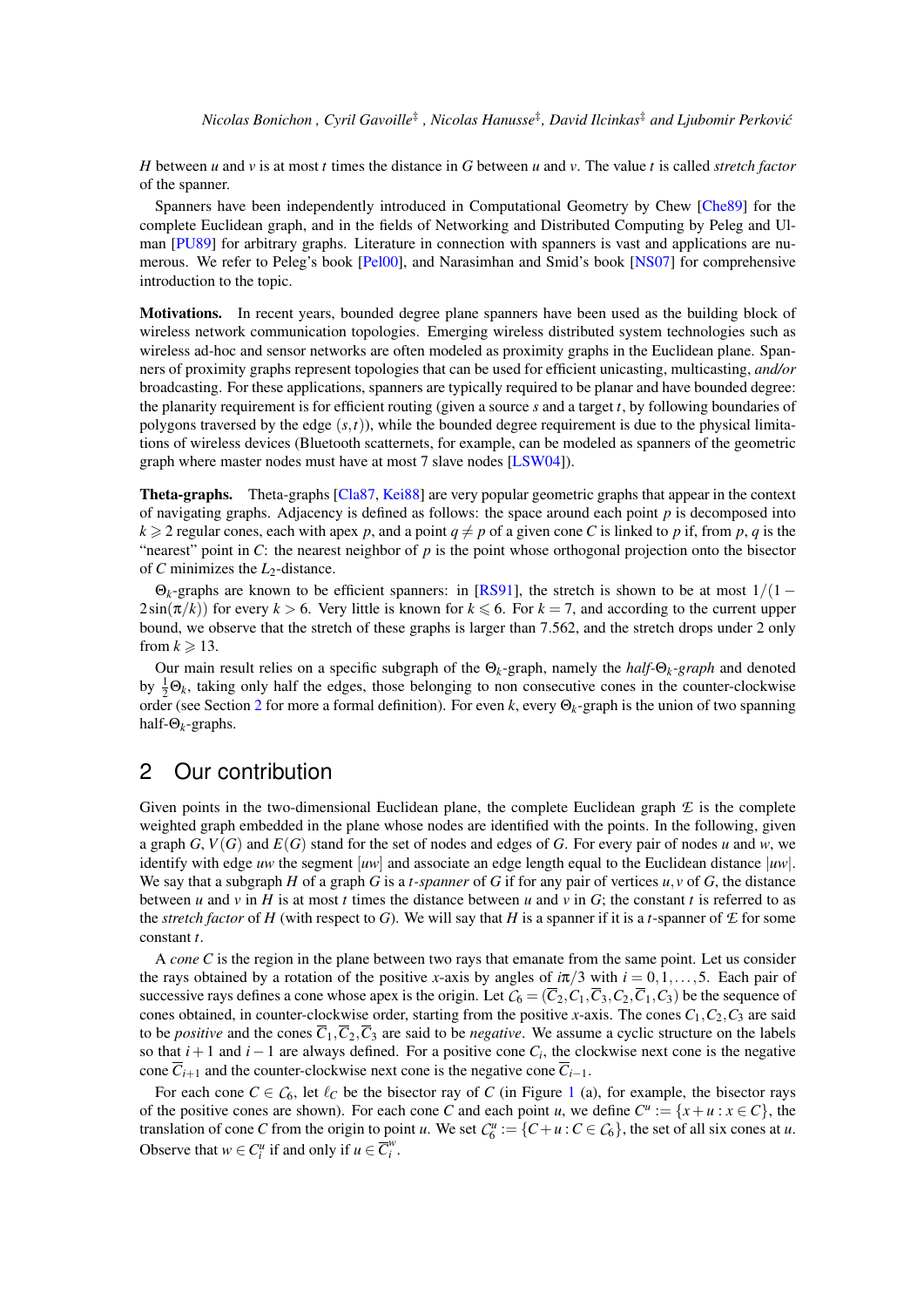#### *Comment résumer le plan*

Let *v* be a point in a cone  $C^u$ . The *projection distance* from *u* to *v*, denoted  $d_P(u, v)$ , is the Euclidean distance between *u* and the projection of *v* onto  $\ell_{C^u}$ . For any two points *v* and *w* in  $C^u$ , *v* is *closer* to *u* than *w* if and only if  $d_P(u, v) < d_P(u, w)$ . We denote by parent<sub>*i*</sub> $(u)$  the closest point from *u* belonging to cone  $C_i^u$ .

We say that a given set of points *S* are in *general position* if no two points of *S* form a line parallel to one of the rays that define the cones of  $C_6$ . For the sake of simplicity, in the rest of the paper we only consider sets of points that are in general position. This will imply that it is impossible that two points *v* and *w* have equal projective distance from another point *u*. Note that, in any case, ties can be broken arbitrarily when ordering points that have the same distance (for instance, using a counter-clockwise ordering around *u*).

Our starting point is a geometric graph  $\frac{1}{2}\Theta_6$  which represents the first step of our construction.

**Step 1** Every node u of  $E$  chooses parent<sub>i</sub> $(u)$  in each non-empty cone  $C_i^u$ . We denote by  $\frac{1}{2}\Theta_6$  the resulting *subgraph.*

While we consider  $\frac{1}{2}\Theta_6$  to be undirected, we will refer to an edge in  $\frac{1}{2}\Theta_6$  as *outgoing* with respect to *u* when chosen by *u* and *incoming* with respect to  $v = parent_i(u)$ , and we color it *i* if it belongs to  $C_i^u$ . Note that edge *uv* is in the negative cone  $\overline{C}_i^v$  of *v* (see Figure [1\)](#page-3-0).



<span id="page-3-0"></span>**Fig. 1:** An example of  $\frac{1}{2}\Theta_6$ .

**Theorem 1** *The subgraph*  $\frac{1}{2}\Theta_6$  *of*  $\mathcal{E}$ *:* 

- *is a plane graph such that every face (except the outerface) is a triangle,*
- *is a* 2*-spanner of E, and*
- *has at most one (outgoing) edge in every positive cone of every node.*

Main ingredients of the proof. Chew introduced in [\[Che89\]](#page-4-3) the triangular distance-Delaunay graphs, *TD-Delaunay graphs* for short and denoted TDDel, whose convex distance function is defined from an equilateral triangle (instead of a cycle). He proved that TD-Delaunay graphs are plane 2-spanners. The stretch 2 is optimal because of some 3-gons. The properties of the graph  $\frac{1}{2}\Theta_6$  are proved by showing a general equivalence between the **TDDel** graph and  $\frac{1}{2}\Theta_6$ .

Note that the number of incoming edges at a particular node of  $\frac{1}{2}\Theta_6$  is not bounded.

In our construction of the subsequent subgraph  $H$  of  $\frac{1}{2}\Theta_6$ , for every node *u* some neighbors of *u* will play an important role. Given *i*, let children<sub>*i*</sub>(*u*) be the set of points *v* such that  $u = parent_i(v)$ . Note that children<sub>i</sub> $(u) \subseteq \overline{C}_i^u$  $i<sup>u</sup>$ . In *children<sub>i</sub>*(*u*), three special points are named: